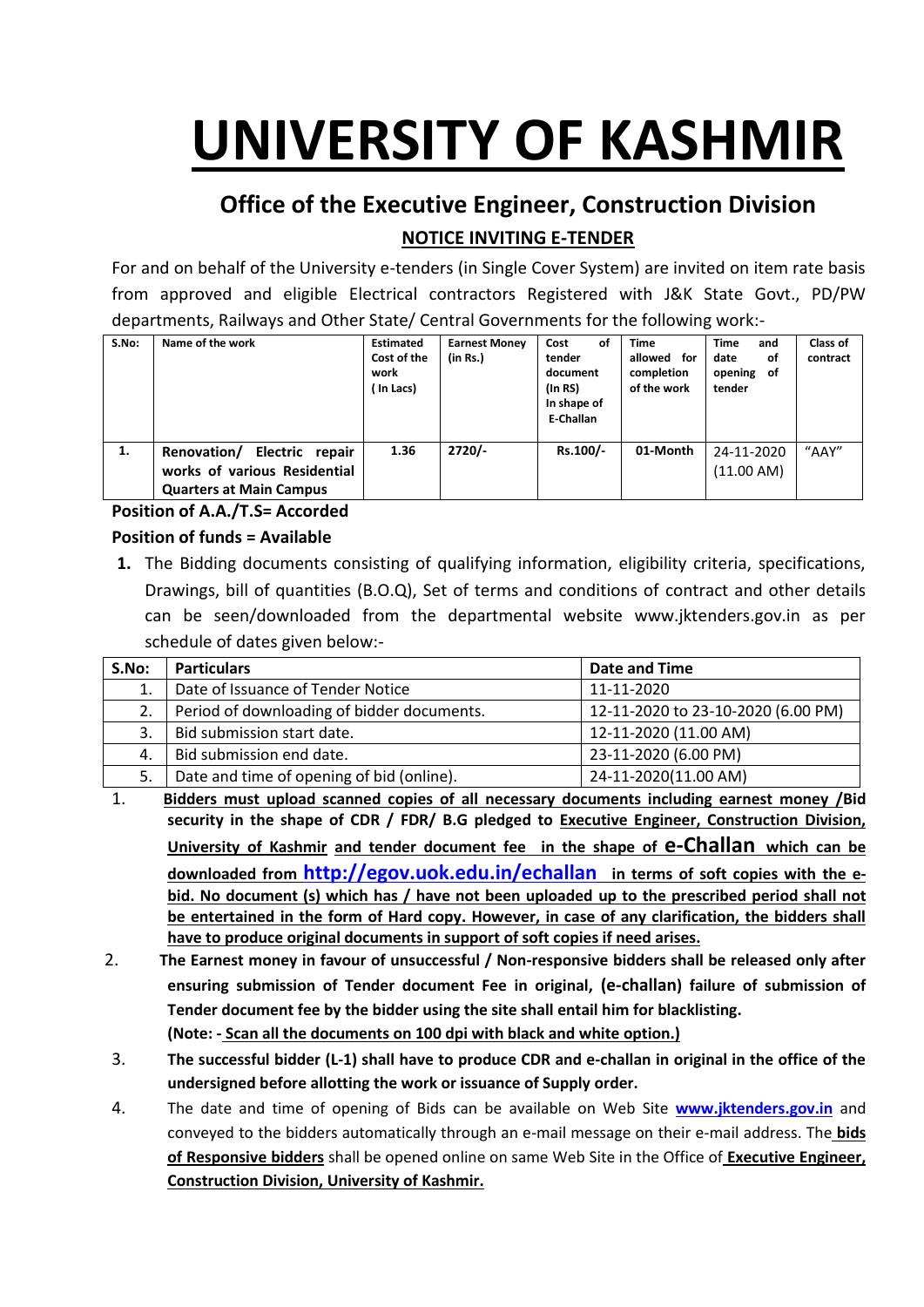#### 5. The bids for the work shall remain **valid for a period of 120 days from the date of opening of Technical bids.**

- 6. The earnest money shall be forfeited, If:-
- *a. Any bidder/ tenderer withdraw his bid/ tender during the period of bid validity or make any modifications in the terms and conditions of the bid.*
- *b. Failure of Successful bidder to furnish the required performance security within the specified time limit.*
- *c. Failure of Successful bidder to execute the agreement within 28 days after fixation of contract.*
- 7. **Instruction to bidders regarding e-tendering process.**
- 7.1. Bidders are advised to download bid submission manual from the "Downloads" option as well as from "Bidders Manual Kit" on website [www.jktenders.gov.into](http://www.pmgsytendersjk.gov.into/) acquaint bid submission process.
- 7.2. To participate in bidding process, bidders have to get 'Digital Signature Certificate (DSC)' as per Information Technology Act-2000. Bidders can get digital certificate from any approved Vendor.
- 7.3. The bidders have to submit their bids online in electronic format with digital Signature. No bid will be accepted in physical form.
- 6.4. Bids will be opened online as per time schedule mentioned in Para-1.
- 6.5 The Department will not be responsible for delay in online submission due to any reasons.
	- 8. Bidders are advised not to make any change in BOQ (Bill of Quantities) contents. In no case they should attempt to create similar BOQ manually. The BOQ downloaded should be used for filling the item rate inclusive of all taxes and it should be saved with the same name as it contains.
	- 9. **Price escalation and Taxes:-** The unit rates and prices shall be quoted by the bidder entirely in **Indian Rupees** and the rates quoted shall be deemed to include **price escalation and all taxes including CGST and SGST up to** completion of the work, unless otherwise specified. Deduction on account of taxes shall be made from the bills of the contractor on gross amount of the bill as per the rates prevailing at the time of recovery.
	- 10. Bidders are advised to use **"My Documents"** area in their user on e-Tendering portal to store such documents as are required.
	- 11. **In case of any specified project the relevant guidelines / standard bidding document shall be followed.**

#### 12. **Instructions to Bidder (ITB)**

- *12.1. All bidders shall upload the following information and documents along with qualification criteria / qualification information with their bids:-*
- *a. Copies of original documents defining constitution/ legal status, place of registration and principal place of Business.*

#### *12.2. Valid GSTIN No. & PAN No. latest GST Clearance Certificate form GST-3B.*

- *12.3. The bidder at his own responsibility and risk should visit and examine the site of work and its surroundings before submission of bid.*
- *12.4. Non attendance of pre-bid meeting will not be cause of disqualification of the bidder.*
- *12.5. All documents relating to the bid shall be in the English Language.*
- *14. The Bidder shall have to use good quality approved materials at his own cost, no departmental supplies be made by the University*
- *14. If the bidder does not quote rate for any item of the rate list/quantity schedule, cost of such item/ items shall be deemed to be part of the overall/total contract value. No rate shall be allowed for such item / items in the allotment of contract.*

#### 13. **General Conditions of Contract:-**

13.1. The date of start of the work shall be reckoned within one week from the date of issuance of LOI/Contract allotment as the case may be.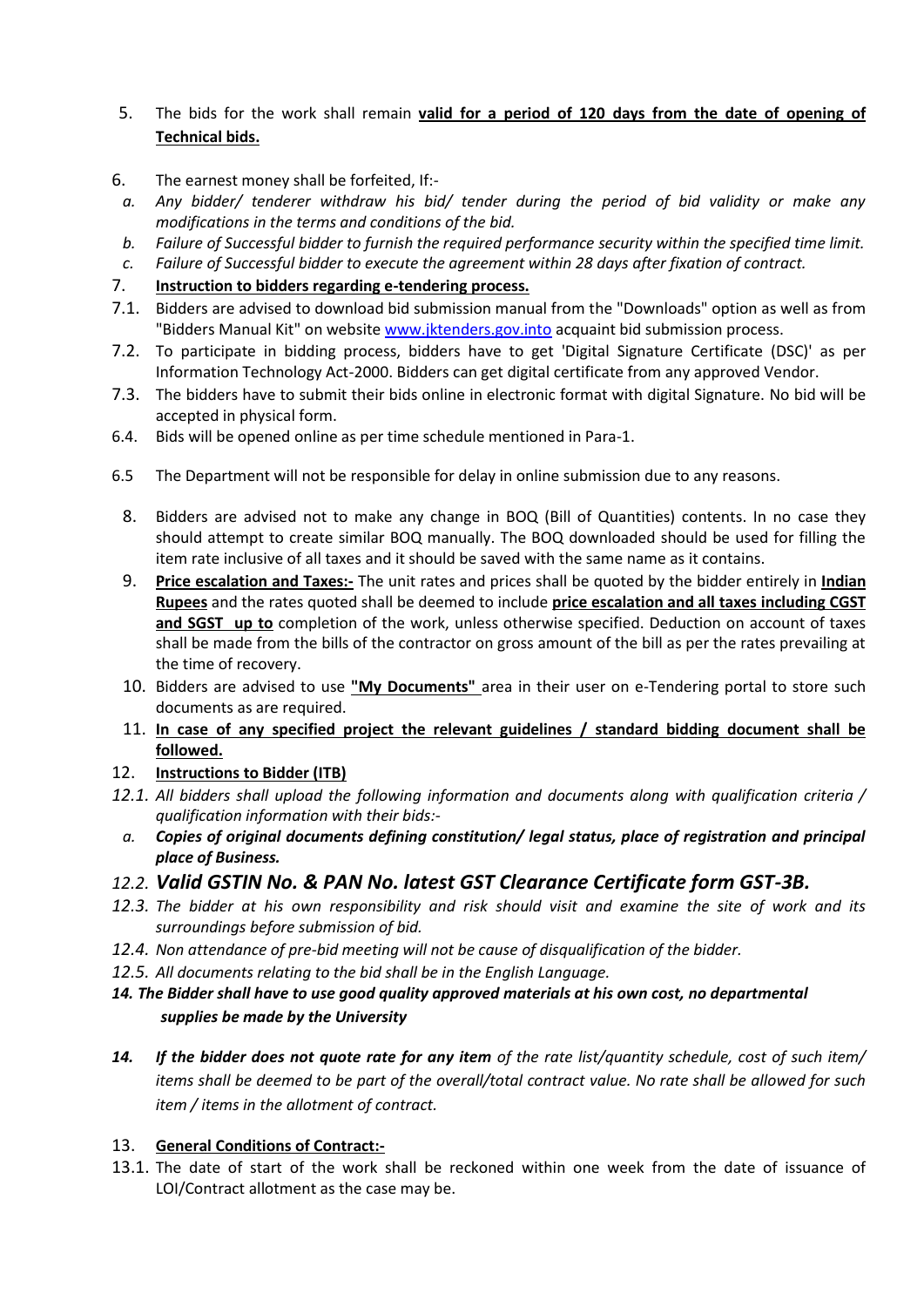- 13.2. **Penalty for delay in completion:-**In case of delay in completion of work beyond stipulated period of completion, penalty of Rs. 2000/- per day but up to maximum of 10% of the total contract shall be imposed.
- 13.3. **Time extension:-**Suitable time extension shall be granted in case of increase in scope of work and in the event of delay beyond control of contractor to be determined by the department.
- 13.4. **Advance Payments**:-No mobilization advance/equipment advance shall be paid unless otherwise specified in the SBD.
- 13.5. **Secured Advance**:-No secured advance is admissible unless otherwise specified.
- 13.6. **Retention Money: -** 10% shall be deducted from each running bill of the successful contractor which shall be released after virtual completion of work in all respects/when recommended.
- 13.7. **Schedule of Payment:-**The payment schedule shall be fixed after award of contract in favour of successful bidder, on the basis of availability of funds and value of work executed, shall be determined by the Engineer.
- 13.8. **Amendment of bidding document:-**Before the deadline for submission of bids the employer may modify the bidding documents by issuing Addenda.
- 13.9. **The tender receiving authority reserves the right to accept or reject any tender or all tenders without assigning any reason thereof.**
- 13.10. **Unbalanced Bid:-** In case bid of the lowest bidder is found unbalanced, the successful bidder shall have to produce additional performance security in shape of CDR/ FDR /B.G within (7) days after opening of price bids, as per following break-up:-

| S.No | Percentage of unbalance bid viz., advertised cost on account of | <b>Additional Performance</b> |
|------|-----------------------------------------------------------------|-------------------------------|
|      | Low rates                                                       | <b>Security</b>               |
| 01.  | Upto and including 15% below                                    | Nil                           |
| 02.  | Greater than 15% and up to 20% below.                           | 5%                            |
| 03.  | Greater than 20% and up to 25% below.                           | 10%                           |
| 04.  | Greater than 25% to 30% below                                   | 15%                           |
|      | Greater than 30% below.                                         | 20%                           |

**Additional security shall be released after successful completion of (6) months maintenance liability period.**

*In case the rate/Rates quoted by the contactor to any item/items in the bill of quantities has/have been found higher than the estimated rate, then contractor will be called for negotiation of rate or will be allotted on the basis of calculations made as per book of analysis of rates 2016 CPWD keeping in view the present market rate.* 

- 13.11. **Restoration of work: -** On completion of contract the contractor shall be responsible to remove all un-used material and restore all work in its original position at his own cost.
- 13.12. **Traffic regulations:-**The contractor is bound to adhere to traffic regulations as is applicable from time to time and ensure arrangements of smooth regulation of traffic during execution of work.
- 13.13. **Arbitration:-** The arbitration shall be conducted in accordance with the arbitration procedure stated in the J&K conciliation and Arbitration Act No:-xxxv of 1997 issued vide SRO No:-403 vide Notification of J&K Govt., "Law Department" 11th December-1997.
- 13.14. **Defective Liability period:** The DLP shall be commenced from the date of certified completion of work and period shall be 6 months.
- 13.15. In case the agency fails to execute the work, the deposits in the shape of CDR and Additional performance guarantee shall be liable for forfeiture besides initiating other punitive actions against the defaulter without serving any notice.
- 13.16. **ALL KEY CONSTRUCTION MATERIAL shall have to be strictly as per prescribed specifications and approval of the Engineer In-charge.**
- 13.17. The CDR shall be released after (6) six months from completion of the work and satisfactory maintenance for such period.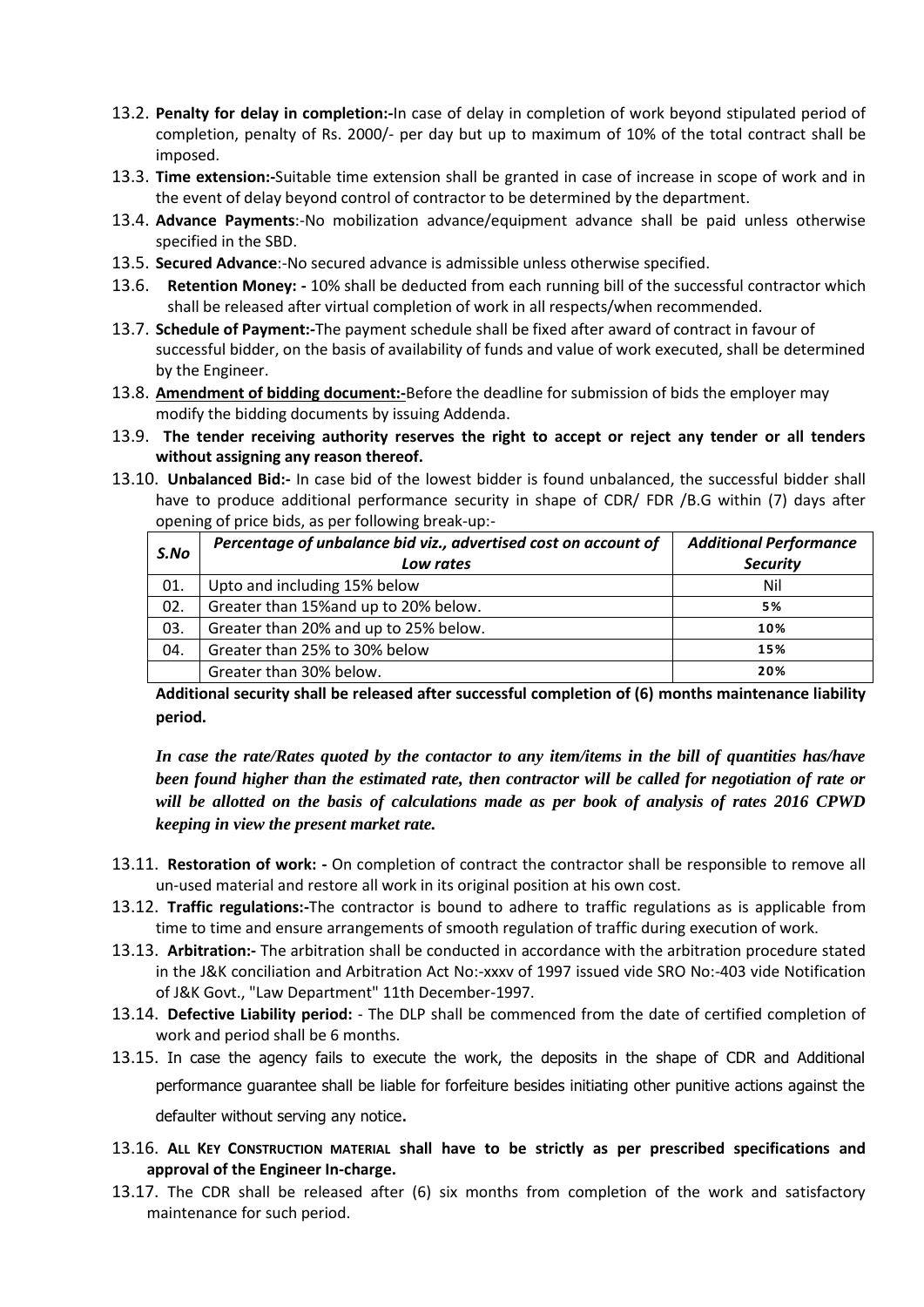- 13.18. Failure on part of the contractor to fulfill his obligations of maintenance schedules shall result in forfeiture of the deposits held for this purpose as well as the CDR for this work.
- 13.19. **Safety: -** The contractor shall be responsible for safety of all activities at site of work.
- 13.20. **Discoveries**: Anything of historical or other interest or of significant value unexpectedly discovered on the site shall be the property of University.
- 13.21. **Tests**:-The contractor shall be solely responsible for carrying out the mandatory tests required for the quality control at his own cost (if applicable).
- 13.22. **Termination**: The employer may terminate the contract if the contractor causes a fundamental breach of the contract.

#### 13.23. **Fundamental breach of contract will include:-**

- *a. Continuous stoppage of Work for a period of 30 days without authorization of Engineer in-charge.*
- **b.** *Contractor is declared bankrupt.*
- *c. Any evidence of involvement of contractor in corrupt practices.*
- *d. If the contractor indulges in wilful disregard of the quality control measures put in place by the department.*
- *e. Contractor delays the completion of work beyond stipulated time of completion.*
- *f. Pursuant to the process of termination of defaulted contract, the employer reserves the right to invite fresh tender for the balance work at the risk and cost of defaulting contractor.*
- *g. If in case contractor failed to start /complete the work, within the stipulated time period, his CDR/Earnest Money shall be forfeited after termination of the contract. Besides, defaulting contractor shall be debarred from taking works in R&B Department at least for one year.*

#### 13.24. **Major Labour Laws applicable to establishment engaged in building and other construction Work:-**

- *a. Workmen compensation act 1923.*
- *b. Payment of Gratuity Act 1972.*
- *c. Employees P.F. and Miscellaneous Provision Act 1952.*
- *d. Maternity Benefits Act 1951.*
- *e. Contract Labor (Regulation & Abolition) Act 1970.*
- *f. Minimum Wages Act 1948.*
- *g. Payment of Wages Act 1936.*
- *h. Equal remuneration Act 1979.*
- *i. Payment of bonus Act 1965.*
- *j. Industrial disputes Act 1947.*
- *k. Industrial employment standing orders Act 1946.*
- *l. Trade Union Act 1926.*
- *m. Child Labour (Prohibition & Regulation) Act 1986.*
- *n. Inter State Migrant workmen's (Regulation of employment & Conditions of service)Act 1979.*
- *o. The Building and other Construction workers (Regulation of employment and Condition of service) Act 1996 and the Census Act of 1996.*
- p. *Factories Act 1948.*
- q. *Compliance with Labour Regulation Laws of J&K State*.
- 13.25. **Specification/Quality Control: -**All items of works shall confirm to specifications as per IRC/ MORTH/ NBO/ CPWD/ SSR/ Any other prescribed specifications and quantities may vary  $\pm$  10% to the estimated quantities.
- 13.26. **Insurance**:- Insurance cover to Labour / Machinery / Work / Plant material / Equipment by the contractor shall be mandatory.
- 13.27. **Laws Governing the Contract:-**The contract shall be governed by Laws of the land.
- 13.28. **Court's Jurisdiction**:-In case of any disputes/differences between contractor and Department the jurisdiction shall be J&K State.

#### 13.29. **Time Extension**:-

*a. The work is to be completed within the time limit specified in the NIT and the time of completion will also increase / decrease in proportion with additional / deleted quantum of work depending upon the actual quantum of work.*